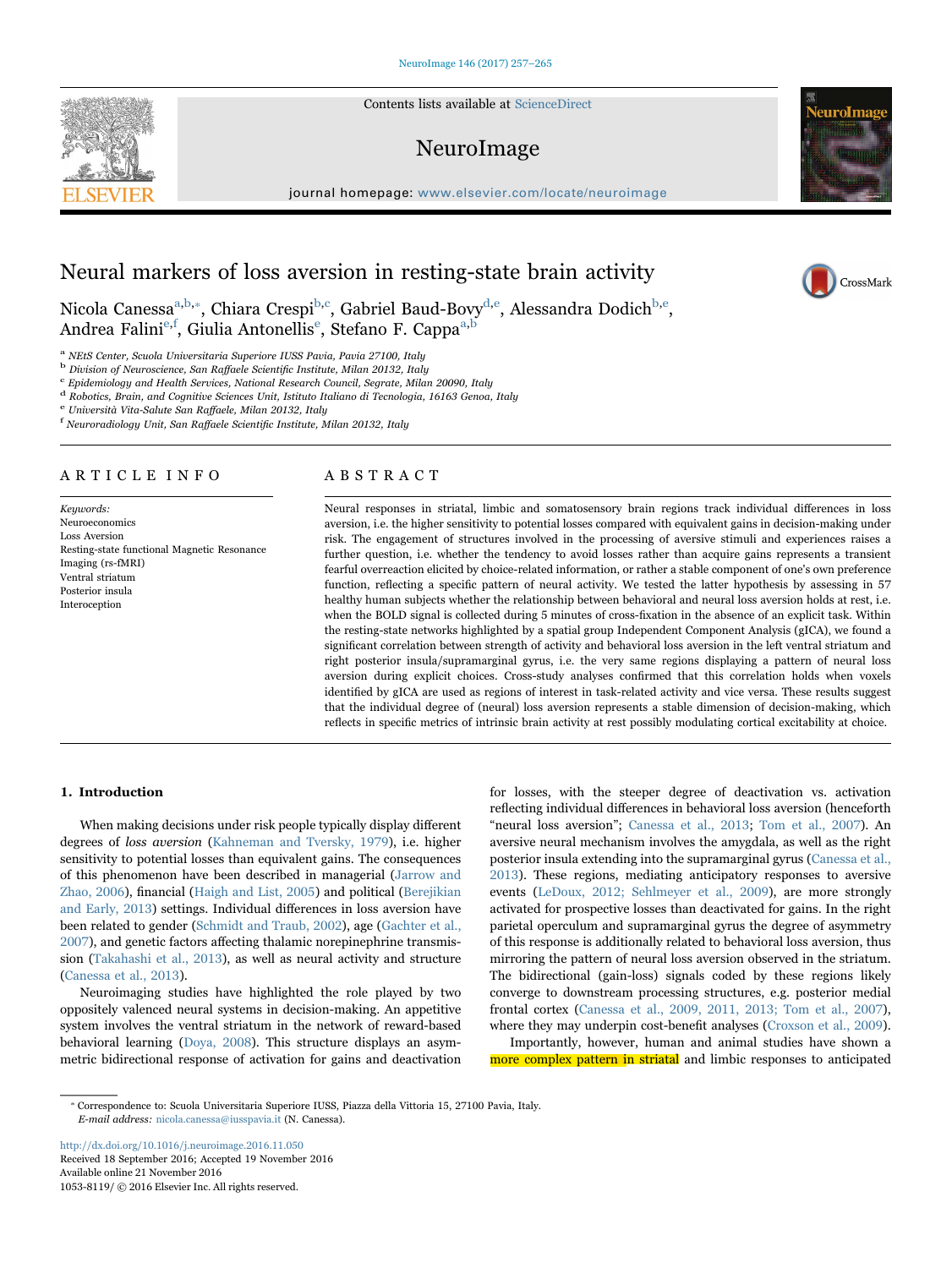and experienced outcomes. The striatum has been shown to code expectations about punishments in addition to rewards, i.e. an "aversive" prediction error ([Seymour et al., 2007; Delgado et al.,](#page-8-3) [2008\)](#page-8-3) contributing to the anticipation of financial losses ([Delgado](#page-7-10) [et al., 2011](#page-7-10)). Moreover, lesional [\(Kazama et al., 2012\)](#page-7-11) and electrophysiological ([Sangha et al., 2013](#page-8-4)) evidence of reward-related coding in amygdala neurons supports its role in mediating avoidance learning also by predicting relief ([Rogan et al., 2005; Seymour et al., 2005\)](#page-8-5). While the observation of mixed appetitive and aversive neuronal responses is consistent with the aforecited bidirectional gain-loss responses in striatal and insular cortex, further evidence is needed to unveil the role of the these regions, as well as their connecting circuitry, in outcome anticipation and loss aversion.

The relationship between loss aversion and the dynamics of regions involved in affective processing highlights a crucial issue for neural and behavioral sciences ([Camerer, 2005\)](#page-7-12). Loss aversion may represent either a stable expression of preferences or rather the consequence of a transient fearful reaction to choice-related information. Answering this question would inform a more general discussion on the meaning of (ir)rationality in human decision-making. Avoiding losses, indeed, may reflect a genuine expression of preference, rather than a transitory judgment error, if the loss-related aversive feeling is long-lasting ([Camerer, 2005\)](#page-7-12).

We addressed these issues by investigating a neural signature of loss aversion in resting-state activity, i.e. the intrinsic pattern of brain functioning in the absence of an explicit task. In this condition, slow synchronous fluctuations of the BOLD signal in different resting-statenetworks (RSNs) underlie default connectivity within and between functionally integrated regions [\(Fox and Raichle, 2007\)](#page-7-13), i.e. those recruited by specific task-related processing [\(De Luca et al., 2006\)](#page-7-14). We thus predicted that, among different RSNs highlighted by a group Independent Component Analysis, a significant correlation between behavioral loss aversion and the intensity of brain activity would involve the regions displaying neural loss aversion at choice, thus supporting the view of aversion to losses as a stable outcome of processes anticipating prospective affects and bodily states.

## 2. Materials and methods

#### 2.1. Participants, task and experimental procedure

Fifty-seven right-handed (Oldfi[eld, 1971\)](#page-7-15) healthy volunteers (25 females and 32 males; mean age=23.8 years; standard deviation [sd] =1.8 years) participated in the study. None of the subjects had previously participated in our fMRI study on the neural bases of loss aversion [\(Canessa et al., 2013\)](#page-7-5). Moreover, none of them reported a history of neuropsychiatric conditions or substance abuse, nor was currently taking any medication interfering with cognitive functioning. They gave their written informed consent to the experimental procedure, which was approved by the local Ethics Committee.

Participants performed, outside the MR scanner, a gambling task involving the anticipation of real monetary gains and losses (see [Canessa et al. \(2013\)](#page-7-5) for a detailed description of the task and experimental paradigm). They were asked to accept or reject a series of 104 mixed gambles offering equal chances (fixed at 50%) to gain or lose different amounts of money, sampled from a symmetrical gain-loss matrix with possible gains and losses being uncorrelated. To avoid possible contaminations of resting-state fMRI data by mental activity related to financial outcomes, they were asked to participate in the behavioral task only after the MRI session. Participants' performance resulted either in the increase or decrease of an initial cash endowment that was delivered at least 1 week before task performance to minimize the perception of "windfall" gains. In addition, they completed the short version of the Temperament and Character Inventory (TCI; [Cloninger et al. \(1994\)](#page-7-16); Italian translation of the revised-TCI by [Martinotti et al. \(2008\)\)](#page-7-17), which measures four dimensions of person-

ality including reward dependence and harm avoidance (data available from 52 out of 57 subjects who agreed to provide personality measures).

#### 2.2. Behavioral analysis

The details of the analysis procedure have been previously reported ([Canessa et al., 2013](#page-7-5)). Briefly, we modeled the probability of accepting the mixed gamble using a logistic psychometric function with separate linear utility functions for gains and losses [\(Tom et al., 2007\)](#page-8-2):

$$
Pr(Y = 1) = \Psi(U_G(G)P_G + U_L(L)P_L) = \Psi\left(\frac{1}{\nu}(\lambda L P_L + (1 - \lambda)GP_G)\right)
$$

where Pr(Y=1) is the probability of accepting the gamble,  $\Psi(\theta)=1/2$  $(1+e^{-\theta})$  is the logistic function,  $U_G(G)P_G+U_L(L)P_L$  is the expected utility for a mixed gamble, and  $U_G(G) = \lambda_G G$  and  $U_L(L) = \lambda_L L$  are the linear utility functions  $(\lambda_G > 0, \lambda_L > 0, G > 0 \text{ and } L < 0)$ . As assumed by Prospect Theory, gains and losses can be weighted differently and the utility functions depend on changes in wealth (gains and losses) rather than on the final state of wealth ([Kahneman and Tversky, 1979;](#page-7-0) [Tversky and Kahneman, 1992](#page-7-0)). As in [Tom et al. \(2007\)](#page-8-2) and [Canessa](#page-7-5) [et al. \(2013\)](#page-7-5) we did not include probability weighting functions and used linear utility functions to allow the comparison between studies. This Expected Utility (EU) model can be re-parameterized in terms of weighted average between gains and losses with a loss aversion  $\lambda = \lambda_L$ /  $(\lambda_L + \lambda_G)$  and response uncertainty  $v=1/(\lambda_L + \lambda_G)$  parameters. The loss aversion parameter  $\lambda$  is closely related to the definition of loss aversion used by [Tom et al. \(2007\)](#page-8-2) ( $\lambda_L/\lambda_G=\lambda/(1-\lambda)$ ). By definition, this parameter indicates a loss averse subject when its value is larger than 0.5. The response uncertainty parameter corresponds to the inverse of the slope of the psychometric function, and reflects how well the model separates the two possible responses.

To test the significance of the loss aversion parameter we also fitted the simpler Expected Value (EV) model to the responses of the subject:

$$
\Pr(Y = 1) = \Psi(\beta \, EV)
$$

where  $EV = P_L L + P_G G$  is the expected value of the gamble. Since the EV model is a special case of the previous EU model with loss aversion parameter corresponding to a loss neutral subject ( $λ=0.5$ ) and  $ν=2/β$ , the Likelihood Ratio Test (LRT) between the two models follows a  $\chi^2$ distribution with 1 degree of freedom. To estimate participants' risk aversion, the EV model was extended to include the risk as follows:

# $Pr(Y = 1 | P_G, G, P_L, L) = \Psi(\beta_0 + \beta_1 EV + \beta_2 R)$

where the risk  $R = (G^2 P_G(1-P_G) + L^2 P_L(1-P_L))^{1/2}$  corresponds to the SD of the possible outcomes of the gamble. In this model, the 'indifference' straight line  $EV=\gamma_0+\gamma_RR$  with  $\gamma_0=-\beta_0/\beta_1$  and  $\gamma_R=-\beta_2/\beta_1$  expresses a trade-off between the expected value  $EV$  and the risk  $R$  of the gambles toward which the participant has no preference. A positive slope  $\gamma_R$ indicates a risk-averse person who accepts more risky gambles only with a commensurate increase of their expected value.

# 2.3. Resting-state fMRI data collection

We collected functional T2\*-weighted MR images with a 3 T Philips Achieva scanner (Philips Medical Systems, Best, NL), using an 8 channels Sense head coil (sense reduction factor=2). Functional images were acquired using a T2\*-weighted gradient-echo, echo-planar-imaging (EPI) pulse sequence (36 continuous ascending transverse slices covering the whole brain, tilted 30° downward with respect to the bicommissural line to reduce susceptibility artifacts in orbitofrontal regions; TR=2000 ms, TE=30 ms, flip-angle=85°, FOV=192 mm×192 mm, slice thickness=3.7 mm, interslice gap=0.55 mm, in-plane resolution=2 mm×2 mm). The rs-fMRI session included 150 volumes (corresponding to 5 min), preceded by 6 "dummy" functional volumes covering the amount of time needed to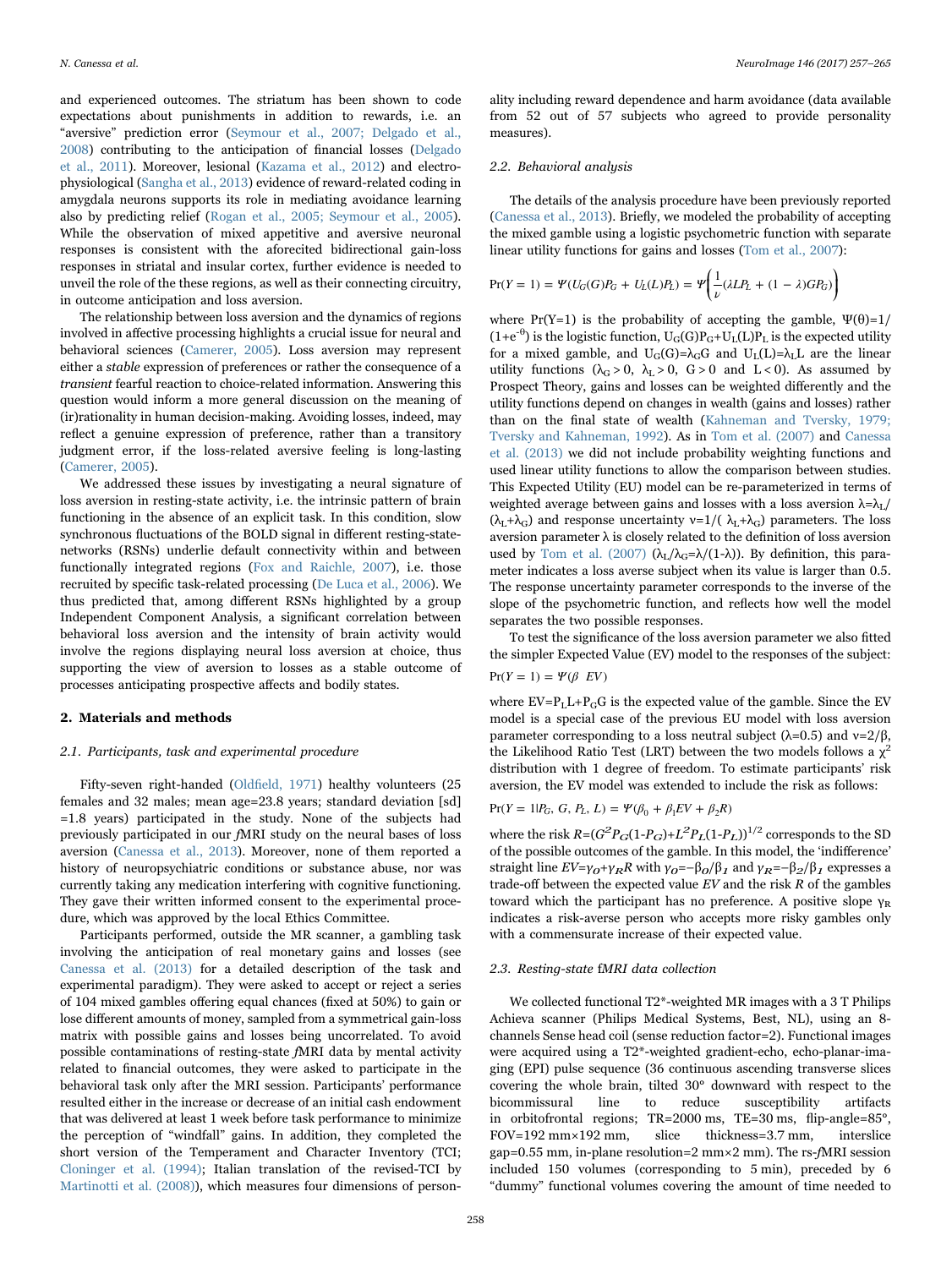allow for T1-equilibration effects.

Participants were positioned comfortably on the scanner bed and fitted with soft ear plugs; foam pads were used to minimize head movement. They were then instructed to lie quietly with their eyes open and stare passively at a foveally presented fixation cross. This procedure has been shown to facilitate network delineation compared with eyes-closed conditions [\(Van Dijk et al., 2010\)](#page-8-6).

## 2.4. rs-fMRI data pre-processing

Image pre-processing was performed using SPM8 [\(http://www.](http://www.fil.ion.ucl.ac.uk/spm)fil. [ion.ucl.ac.uk/spm](http://www.fil.ion.ucl.ac.uk/spm)), implemented in Matlab v7.4 (Mathworks, Inc., Sherborn, MA) [\(Worsley and Friston, 1995](#page-8-7)). The 150 volumes from each subject underwent a standard spatial pre-processing including spatial realignment to the first volume and unwarping, slice-timing correction with the middle slice in time as a reference, spatial normalization into the standard Montreal Neurological Institute (MNI) space and resampling in  $2 \times 2 \times 2$  mm<sup>3</sup> voxels, as well as spatial smoothing with a 8 mm full-width half-maximum (FWHM) isotropic Gaussian kernel. We then divided the time series of each voxel by its average intensity, in order to convert them to percent signal change units. This procedure of "intensity normalization" has been shown to improve the accuracy and test-retest reliability of the output components of Independent Component Analysis (ICA) [\(Allen et al.,](#page-7-18) [2011\)](#page-7-18).

We assessed the consistency of spatial normalization across participants by computing the spatial correlation between the SPM EPI template and the smoothed normalized mean image of the realigned volumes of each subject. Such correlation was above 95% (mean=0.965, SD=0.002) for all participants, indicating a reliable and consistent spatial normalization. In addition, we used the Motion Fingerprint toolbox ([http://www.medizin.uni-tuebingen.de/kinder/](http://www.medizin.uni-uebingen.de/kinder/en/research/neuroimaging/software/) [en/research/neuroimaging/software/](http://www.medizin.uni-uebingen.de/kinder/en/research/neuroimaging/software/)) to compute, for each subject, a comprehensive indicator of scan-to-scan head motion. All subjects met maximum movement threshold of < 1.5 mm in any direction to be included in the analyses (mean=0.66 mm; SD=0.28).

## 2.5. Group Independent Component Analysis (gICA)

We used multivariate spatial group ICA, as implemented in the GIFT toolbox (<http://icatb.sourceforge.net>; [Calhoun et al., 2001\)](#page-7-19), to extract temporally coherent and maximally independent spatial sources, i.e. functional networks or "spatial maps" (SM), from resting-state time series (or timecourses, TCs). ICA was preceded by a data-reduction Principal Component Analysis (PCA) retaining 100 principal components from single subjects' TCs ([Erhardt et al., 2011\)](#page-7-20). Subsequent group ICA retained 75 components through a neural network algorithm (Infomax) that attempts to minimize the mutual information of the network outputs to identify naturally grouping and maximally independent sources [\(Bell and Sejnowski, 1995](#page-7-21)). ICA was repeated 250 times in Icasso ([http://research.ics.aalto.](http://research.ics.aalto.fi/ica/icasso/)fi/ica/icasso/) and resulting components were clustered to ensure the consistency and reliability of the decomposition, that are quantified using a quality index Iq ranging from 0 to 1 and reflecting the difference between intra-cluster and extra-cluster similarity [\(Himberg et al., 2004\)](#page-7-22). Aggregate SMs were estimated as the centrotypes of component clusters to reduce sensitivity to initial algorithms parameters. Subject-specific SMs and TCs were estimated with gICA3 backreconstruction ([Calhoun et al., 2001; Erhardt et al., 2011](#page-7-19)).

#### 2.5.1. RSN selection and identification

We used the spectral characteristics of component TCs to discriminate RSNs from physiological artefacts. Based on the notion that resting-state TCs are dominated by low frequency fluctuations [\(Cordes](#page-7-23) [et al., 2000](#page-7-23)), following [Allen et al. \(2011\)](#page-7-18) we focused on two complementary metrics related to the average power spectrum of

<span id="page-2-0"></span>

Fig. 1. Spectral properties of retained and excluded resting-state Independent Components. Average power spectrum of both the retained (#=35; blue) and excluded  $(\text{\#}40; \text{ red})$  independent components (ICs), showing the mean (  $\pm$  standard deviation) contribution of each of 129 frequency bins (horizontal axis; range=0–0.25 Hz) to normalized power (vertical axis). Components were selected based on "dynamic range", i.e. the difference between peak power and minimum power at frequencies to the right of the peak, and "low frequency to high frequency power ratio", i.e. the ratio of the integral of spectral power below 0.1 Hz (low frequencies; yellow sector) to the integral of power between 0.15 and 0.25 Hz (high frequencies; green sector).

components ([Fig. 1\)](#page-2-0). The first is the "dynamic range", i.e. the difference between peak power and minimum power at frequencies to the right of the peak. The second is "low frequency to high frequency power ratio", i.e. the ratio of the integral of spectral power below 0.1 Hz to the integral of power between 0.15 and 0.25 Hz (low and high frequencies respectively). In addition, the aggregate spatial maps underwent a visual inspection by three independent raters, based on expectations that they should involve grey matter rather than known ventricular, vascular, susceptibility or motion-related artifacts. Each rater scored spatial maps by assigning them to one of three possible classes, i.e. definite artefact (0), mixed (1) or genuine resting-state component (2). We retained only the components assigned to the latter class by all raters. The two spectral characteristics, alongside an Iq > 0.8 and the visual inspection of the aggregate SMs, led to identify a subset of 35 out of 75 components as genuine RSNs. We anatomically labelled the retained RSNs using the template provided by the GIFT toolbox. A refined labelling of the components showing a significant relationship with loss aversion (se below) was performed using the cytoarchitectonic maps implemented in the SPM Anatomy toolbox v2.2c [\[Eickho](#page-7-24)ff [et al., 2005](#page-7-24)] and the Oxford-GSK-Imanova connectivity striatal atlas [[Tziortzi et al., 2014\]](#page-8-8) provided by FSL [\[www.fmrib.ox.ac.uk/fsl\]](http://www.fmrib.ox.ac.uk/fsl).

# 2.5.2. Statistical analyses: loss aversion and intensity of intrinsic brain activity

For all the selected components, we then performed correlational analyses to investigate a significant relationship between behavioral loss aversion and the intensity of resting-state spatial maps (SMs), related to the connectivity and degree of coactivation within a network ([Allen et al., 2011\)](#page-7-18). Since our previous study had shown a significant positive correlation between loss aversion and risk aversion, we used partial correlations to test this correlation while controlling for risk aversion. Component SMs were thresholded based on the distribution of voxelwise t-statistics (mean+4 SD) in order to identify voxels with strong and consistent activation across subjects and thus focus subsequent analyses on the most representative sectors of each network. Although spatial ICA successfully identifies motion-related sources which are removed from analyses ([McKeown et al., 2003;](#page-7-25) [Kochiyama et al., 2005\)](#page-7-25), we included average scan-to-scan motion as a nuisance predictor in order to discount any residual motion-related variance in RSNs.

We report as statistically significant only the results surviving a p < 0.05 threshold corrected for multiple comparisons using False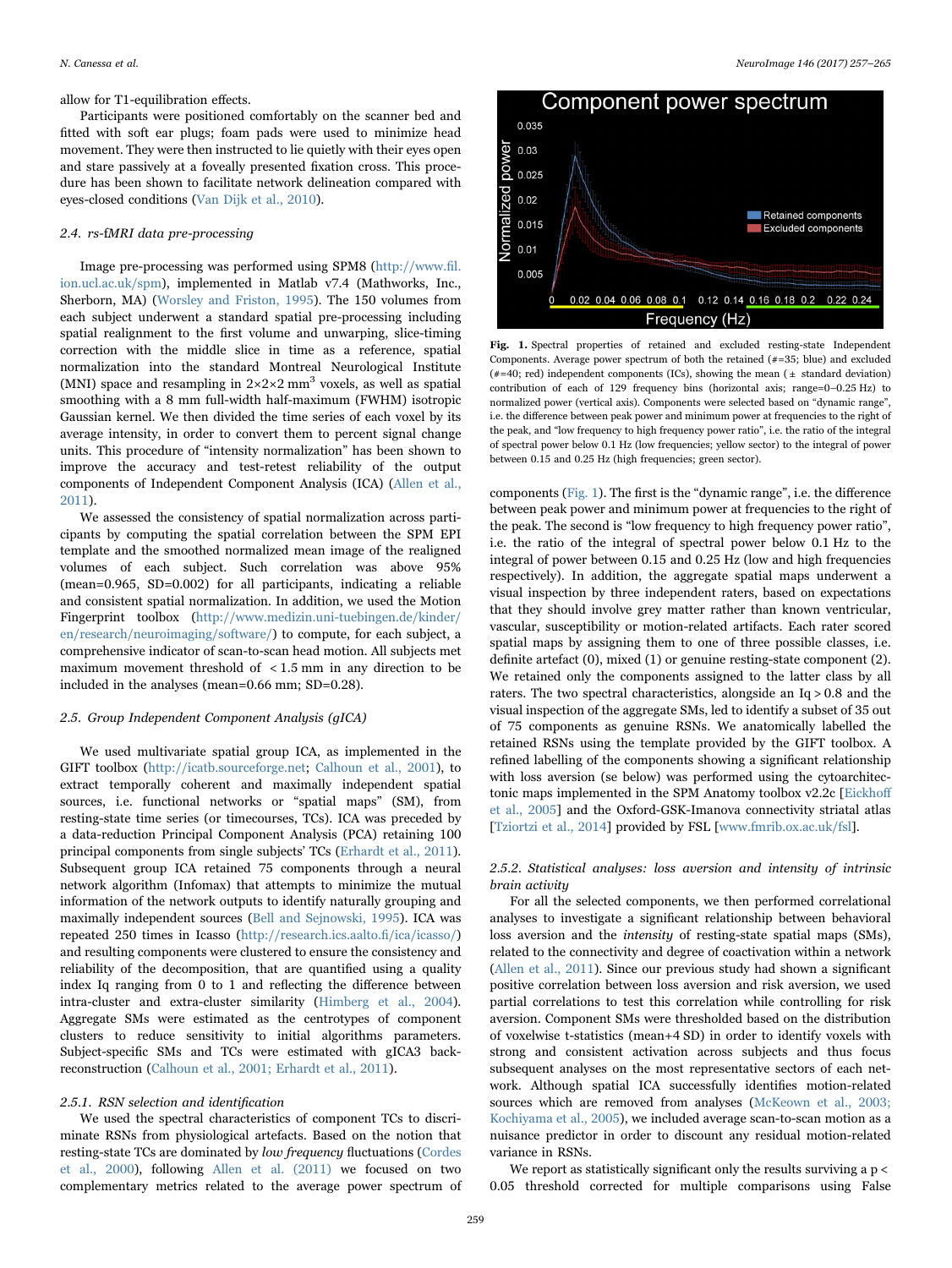# <span id="page-3-0"></span>Loss aversion and resting-state/task-related brain activity  $7=21$ Task-related activity (gain anticipation) Task-related activity (loss anticipation) Resting-state component 21a Resting-state component 02 Resting-state component 22 Resting-state component 21b  $p < 0.05$  corrected

Fig. 2. Loss aversion and resting-state/task-related brain activity. Loss aversion, i.e. the overweighting of prospective losses compared with equivalent gains in decision-making under risk, is significantly related to spontaneous brain activity in the striatum (IC 21, involving both the left (green) and right (magenta) hemispheres), as well as the right posterior insula (IC 02, cyan) extending into the supramarginal gyrus and lateral temporal cortex (IC 22, yellow). The figure also reports the voxels in which brain activity at choice tracks the amount of anticipated gains in the ventral striatum (blue) and anticipated losses in the right posterior insula/supramarginal gyrus (red), as described by [Canessa et al. \(2013\).](#page-7-5)

Discovery Rate (FDR; [Genovese et al., 2002\)](#page-7-26). In the GIFT toolbox, this equals correcting for the multiple tests performed over all modelled components and retained voxels.

#### 2.5.3. Cross-study region-of-interest analyses

We employed cross-study region-of-interest analyses to test the consistency of the present results against our previous data on the neural bases of loss aversion during actual choices ([Canessa et al.,](#page-7-5) [2013\)](#page-7-5).

To this purpose, we first used the SPM toolbox Marsbar ([http://](http://marsbar.sourceforge.net/) [marsbar.sourceforge.net/\)](http://marsbar.sourceforge.net/) to create binary masks of the clusters displaying a significant correlation between the intensity of restingstate brain activity and behavioral loss aversion in the present data. We then used these masks as regions of interest to extract, with the SPM toolbox REX [\(http://web.mit.edu/swg/software.htm](http://web.mit.edu/swg/software.htm)), task-related mean parameter estimates from the statistical maps of the 56 subjects participating in the study by [Canessa et al. \(2013\)](#page-7-5), for subsequent offline correlation analyses. Namely, we tested whether a pattern of neural loss aversion (i.e. correlation between loss aversion and the degree of asymmetry between neural responses to losses vs. gains) holds also in the clusters identified by resting-state correlational analyses. We then performed the reverse procedure, to test whether the correlation between behavioral loss aversion and the intensity of resting-state brain activity holds in the peak-coordinates of the most representative clusters displaying neural loss aversion in our previous study, i.e. left ventral striatum (peak coordinates: -16 18 -2, corresponding to present component 21) and right posterior insula/ supramarginal gyrus (peak coordinates: 58 -20 16, corresponding to

present component 2) (note that the amygdala did not display such a response). This cannot be considered an instance of "double-dipping" ([Kriegeskorte et al., 2009\)](#page-7-27), since the cross-correlations are computed between voxels identified in two distinct studies based on different statistical analyses and samples.

In order to test the specificity of such relationship we additionally run all the above analyses as partial correlations, i.e. between brain activity and loss aversion while controlling for risk aversion. In addition, we repeated this procedure to test a correlation between intrinsic brain activity and the uncertainty parameter.

We report as statistically significant only the results surviving a  $p <$ 0.05 statistical threshold corrected for multiple comparisons based on False Discovery Rate (FDR; [Benjamini and Hochberg, 1995\)](#page-7-28).

# 2.5.4. Prediction of loss aversion using intrinsic brain activity

We employed a multiple regression model to assess the global efficacy of intrinsic brain activity for predicting loss aversion, while also further testing the functional overlap between its task-related and resting-state neural correlates. To this purpose, we entered the average intensity of resting-state activity in the left striatal and right posterior insular clusters reported in our previous study, alongside participants' gender, as simultaneous predictors in a multiple regression model predicting loss aversion (and, separately, risk aversion or uncertainty).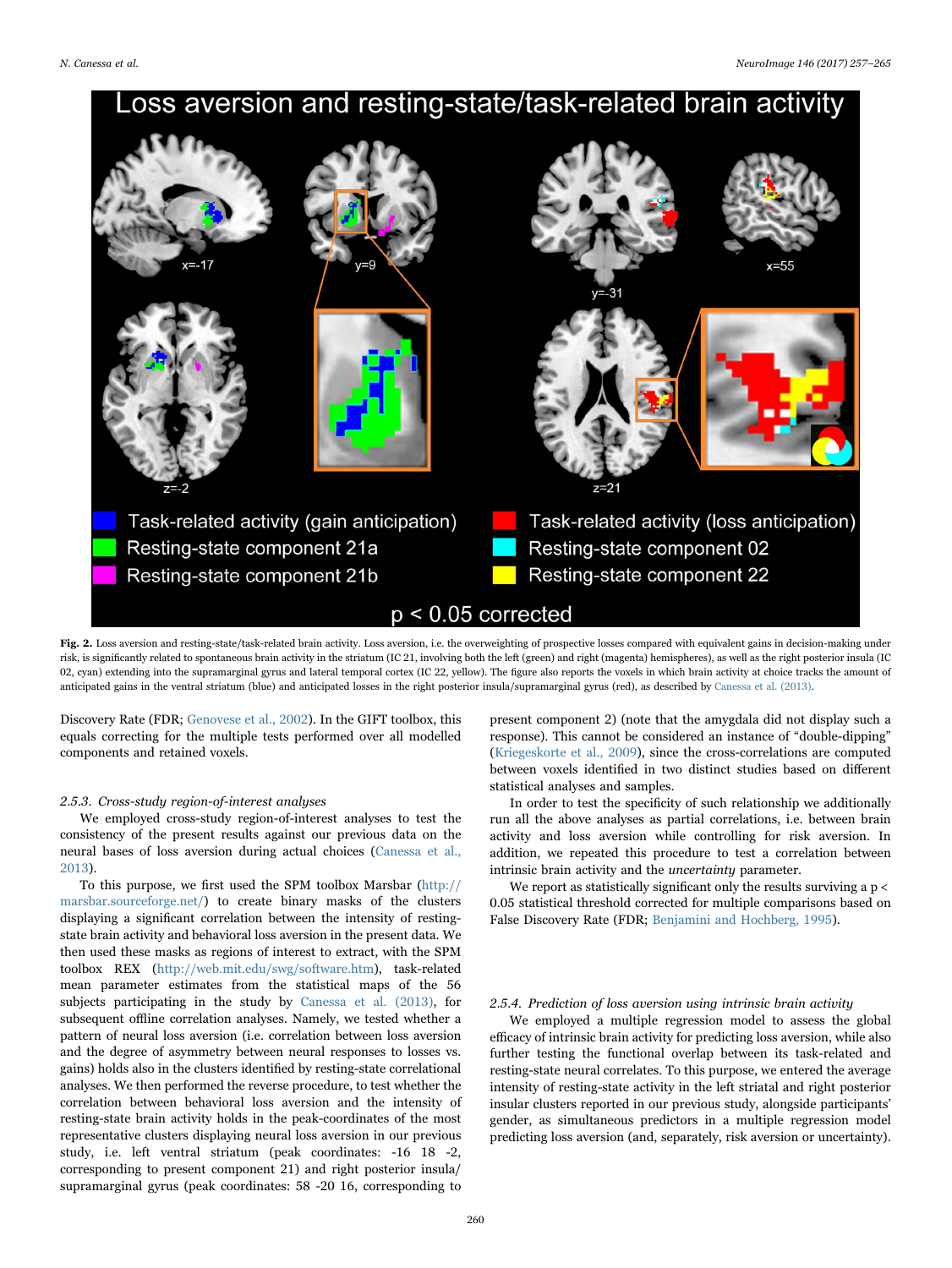#### 3. Results

#### 3.1. Behavioral results

In line with previous evidence (e.g. [Gachter et al., 2007\)](#page-7-4), 45 subjects (78.9%; 19 females and 26 males) were loss averse (LRT: p  $< 0.05$  and  $\lambda > 0.5$ ), 9 (15.8%; 4 females and 5 males) were loss neutral (LRT:  $p > 0.05$  and  $\lambda \approx 0.5$ ), and 3 (5.2%; 2 females and 1 male) were loss prone (LRT:  $p < 0.05$  and  $\lambda < 0.5$ ). Loss aversion was strongly correlated with risk aversion ( $r=0.902$ ,  $p < 0.00001$ ). There was no significant gender difference in loss aversion (t(55)=0.659, p=0.512). risk (t(55)=0.457, p=0.649) or uncertainty (t(55)=1.373, p=0.175). In addition, we found no significant correlation between loss aversion and any of the temperament TCI scales (harm avoidance, reward dependence, novelty seeking and persistence; all  $p > 0.1$ ). In keeping with our previous data ([Canessa et al., 2013](#page-7-5)) behavioral loss aversion was negatively related to the overall payoff (r=-0.475, p=0.000188).

# 3.2. Loss aversion and intensity of resting-state brain activity

We observed a significant positive correlation between behavioral loss aversion and the intensity of intrinsic brain activity in three components, involving the ventral striatum bilaterally (component 21;  $simple\,\, correlation:\,\, r = 0.6103,\,\, r^2 = 0.3724,\,\, FDR-p < 0.000001;\,\, partial$ correlation with risk: r=0.5326, FDR-p=0.000069) as well as the right posterior insular cortex and parietal operculum (component 2; simple correlation:  $r=0.5929$ ,  $r^2=0.3516$ ,  $FDR-p < 0.000001$ ; partial correlation with risk: r=0.2740, FDR-p=0.041) extending laterally into the supramarginal gyrus and lateral temporal cortex (component 22;  $simple\,\, correlation: \,\, r = 0.5203, \,\, r^2 = 0.2707, \,\, FDR-p < 0.000001; \,\, partial$ correlation with risk: r=0.509, FDR-p=0.0000915) (see [Fig. 2](#page-3-0) and [Table 1](#page-4-0)). Striatal activations encompassed the limbic striatum (mainly the nucleus accumbens) and putamen bilaterally, as well as the caudate in the left hemisphere ([Tziortzi et al., 2014](#page-8-8)). Caudal activations involved the posterior insular cortex and the parietal operculum (OP1/OP2) in the secondary somatosensory cortex ([Eickho](#page-7-29)ff et al., [2006a,b](#page-7-29)). Only a marginally significant correlation (FDR-p=0.072) was found for a further cluster encompassing the left amygdala, which was thus excluded from subsequent analyses.

The spatial overlap between these loci of resting-state activity and those observed by [Canessa et al. \(2013\)](#page-7-5) in subjects making real choices (see [Fig. 2](#page-3-0)) were confirmed by cross-study correlational analyses on the average BOLD signal extracted from different regions of interest. First, behavioral loss aversion was positively related to the intensity of resting-state brain activity in the voxels displaying neural loss aversion in [Canessa et al. \(2013\),](#page-7-5) i.e. the left ventral striatum (displaying steeper

deactivation for losses than activation for gains; simple correlation: r=0.3404, FDR-p=0.0123; partial correlation with risk: r=0.3077, FDR-p=0.021) and the right posterior insula/supramarginal gyrus (displaying steeper activation for losses than deactivation for gains; simple correlation: r=0.3607, FDR-p=0.0116; partial correlation with risk: r=0.3177, FDR-p=0.021) (see [Fig. 3](#page-5-0); blue and red colors, respectively). Second, a re-analysis of those data confirmed this bidirectional pattern of neural loss aversion also in the left ventral striatum (simple correlation: r=0.3323, FDR-p=0.0123; partial correlation with risk: r=0.3248, FDR-p=0.021) and right posterior insula/ supramarginal gyrus (simple correlation: r=0.4710, FDR-p=0.008; partial correlation with risk: r=0.4636, FDR-p=0.0012) highlighted by resting-state correlational analyses in the present study (see [Fig. 3](#page-5-0); green and cyan colors, respectively).

In none of the above analysis, instead, a significant relationship was found between the uncertainty parameter and resting-state brain activity.

Supporting the functional overlap between resting-state and taskrelated brain activity, a multiple regression model (F(3, 53)=6.7359,  $p=0.00062$ ; adjusted  $R^2=0.2350$ ) showed that a significant amount of variance in loss aversion was explained by intrinsic activity in the left striatal (β=0.3644, t(53)=3.1056, p=0.0030, observed power=0.8619) and right posterior insular (β=0.3537, t(53)=3.0242, p=0.0038, observed power=0.8435) clusters engaged by real choices [\(Canessa et al.,](#page-7-5) [2013\)](#page-7-5), with no significant effect of gender (β=0.1948, t(53)=1.6596, p=0.1029, observed power=0.3706). Compared with this evidence, the same model explained a significant but smaller amount of variance of risk aversion (F(3, 53)=3.4652, p=0.0224; adjusted  $R^2$ =0.1166), with only the right posterior insula as significant predictor (β=0.3053, t(53) =2.4298, p=0.0185, observed power=0.6648). Instead, it did not explain significantly variation in the uncertainty parameter (F(3, 53)  $=1.2641$ , p=0.2960; adjusted R<sup>2</sup>=0.0139).

Only for visualization purposes we extracted, and plotted against behavioral loss aversion in [Fig. 4](#page-5-1), the average intensity of spontaneous activity in the voxels which were commonly activated both in the present and our previous study, i.e. left ventral striatum and right posterior insula/supramarginal gyrus.

Among the four temperament scales in the TCI questionnaires, only harm avoidance displayed a significant correlation with neural metrics, i.e. with the strength of resting-state activity in the right posterior insula/supramarginal gyrus (component 22; r=0.3172, p=0.022). The specificity of this effect was confirmed by a multiple regression model, retaining this cluster as the only significant predictor of variance in harm avoidance (adjusted  $R^2$ =0.0826, p=0.022).

#### <span id="page-4-0"></span>Table 1

Intensity of intrinsic brain activity and loss aversion.

| gICA component | K   | x     | v              | Z     | Η  | Anatomical region   | Labeling       | T-score |
|----------------|-----|-------|----------------|-------|----|---------------------|----------------|---------|
| Component 21   | 274 | $-20$ | 10             | $-4$  | л. | Putamen             | na             | 5.17    |
|                |     | $-18$ | 6              | 10    | L. | Putamen             | na             | 3.55    |
|                |     | $-8$  | 4              | 16    | L. | Caudate Nucleus     | na             | 3.07    |
|                | 201 | 10    | 12             | $-14$ | R  | Ventral Striatum    | na             | 4.55    |
|                |     | 22    | $\overline{2}$ | $-6$  | R  | Pallidum            | na             | 3.58    |
| Component 2    | 246 | 50    | $-26$          | 22    | R  | Rolandic Operculum  | Area OP1 [SII] | 4.84    |
|                |     | 38    | $-12$          | 16    | R  | Insula Lobe         | Area OP3 [VS]  | 3.02    |
|                |     | 58    | $-26$          | 32    | R  | SupraMarginal Gyrus | Area PFt (IPL) | 2.96    |
| Component 22   | 83  | 62    | $-22$          | 20    | R  | SupraMarginal Gyrus | Area OP1 [SII] | 5.35    |
|                |     |       |                |       |    |                     |                |         |

Anatomical characterization of the gICA components in which the intensity of intrinsic brain activity is significantly related to behavioral loss aversion (p < 0.05 FDR corrected for multiple comparisons). Cytoarchitectonic labeling was performed based on the overlap between each cluster and available probability maps on the Anatomy Toolbox for SPM (v.2.2c; Eickhoff [et al., 2005\)](#page-7-24). Striatal activations were localized on the Oxford-GSK-Imanova connectivity striatal atlas [\[Tziortzi et al., 2014\]](#page-8-8).

K: cluster extent in number of voxels (2×2×2 mm<sup>3</sup>); H: Hemisphere; L: Left; R: right; na: not assigned to any known cytoarchitectonic probability map; OP: parietal operculum; SII: secondary somatosensory; VS: Ventral Somatosensory; IPL: inferior parietal lobule.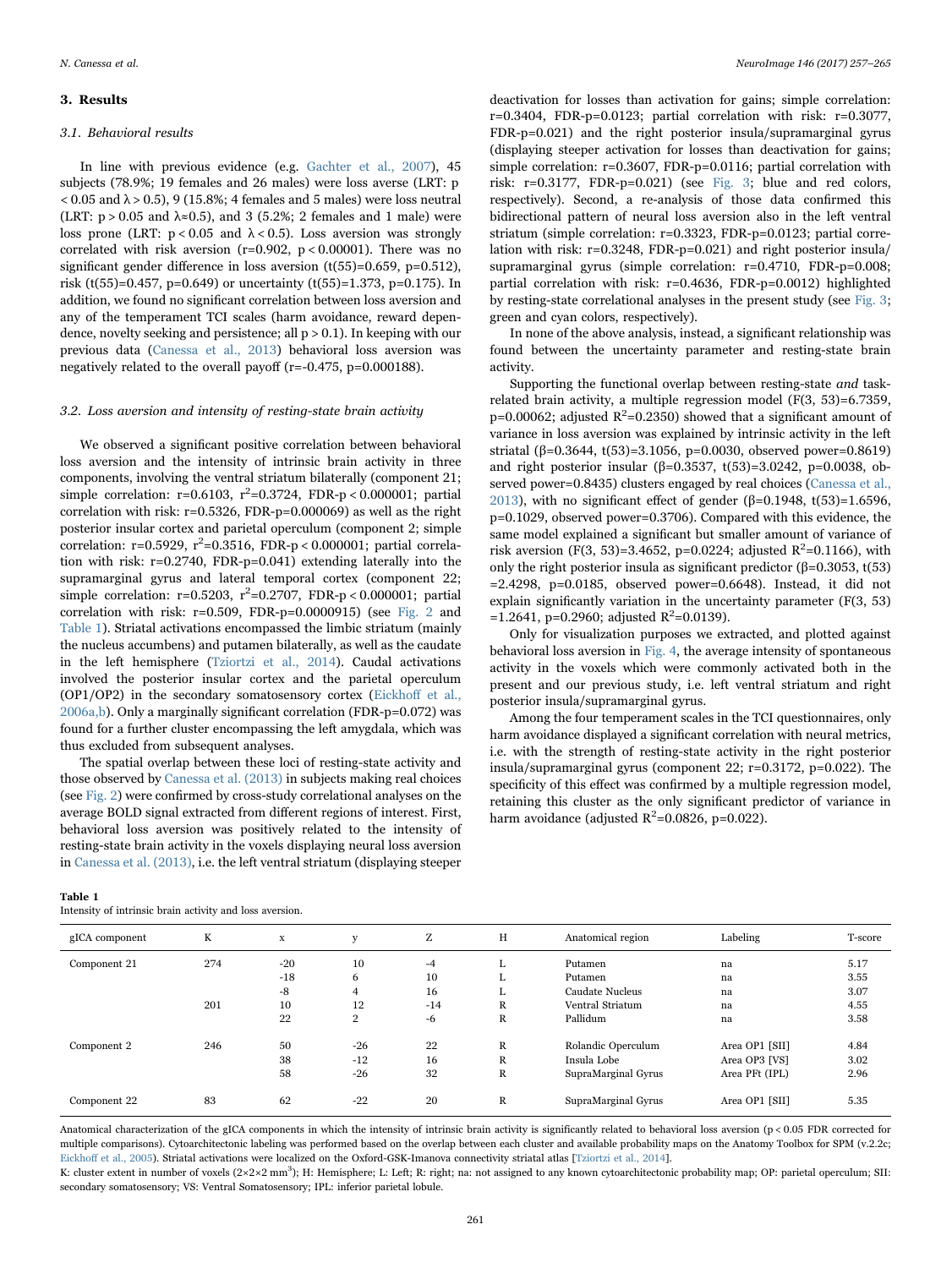<span id="page-5-0"></span>

Fig. 3. Task-Rest cross-correlations. Top panels: behavioral loss aversion is positively related with the intensity of resting-state brain activity in the voxels displaying neural loss aversion at choice in [Canessa et al. \(2013\)](#page-7-5), i.e. the left ventral striatum displaying steeper deactivation for losses than activation for gains (blue) and the right posterior insula/ supramarginal gyrus displaying steeper activation for losses than deactivation for gains (red). Bottom panels: a re-analysis of our previous data confirmed a bidirectional pattern of neural loss aversion, i.e. different slope in the gain vs. loss responses, also in the left ventral striatum (steeper deactivation for losses than activation for gains; green) and right posterior insula/supramarginal gyrus (steeper activation for losses than deactivation for gains; cyan) voxels highlighted by resting-state correlational analyses in the present study.

#### 4. Discussion

The main aim of this study is to assess whether loss aversion and its associated neural responses are reflecting a transient affective overreaction to prospective losses, or are rather a genuine expression of a stable preference function [\(Camerer, 2005](#page-7-12)). The latter claim would be strongly supported by observing that a neural signature of loss aversion, in the same structures recruited by explicit choices, can be identified even in the intrinsic brain activity of individuals who are not making any decision. Our results confirmed that, even when controlling for the effect of risk aversion, behavioral loss aversion reflects the

intensity of spontaneous brain activity in the same regions displaying neural loss aversion at choice, i.e. left ventral striatum and right posterior insula/supramarginal gyrus [\(Canessa et al., 2013; Tom et al.](#page-7-5) [2007\)](#page-7-5), thus supporting the view of aversion to losses as an endogenous feature of human decision-making.

Cross-study correlational analyses confirmed the functional implications of the spatial overlap between the present results and those of our previous study on task-related activations tracking loss aversion. In addition, we found that 23.5% of the variance of subjects' loss aversion was jointly explained by the intensity of intrinsic brain activity in the regions which, in our previous study, were associated with neural loss

<span id="page-5-1"></span>

Fig. 4. Spatial and functional overlap between intrinsic and task-related brain activity. Behavioral loss aversion is positively related with the intensity of intrinsic brain activity in the common voxels across resting-state and task-related analyses, i.e. the left ventral striatum (red) and right posterior insula/supramarginal gyrus (blue). Scatterplots are for visualization purpose only, and not used for any statistical inference.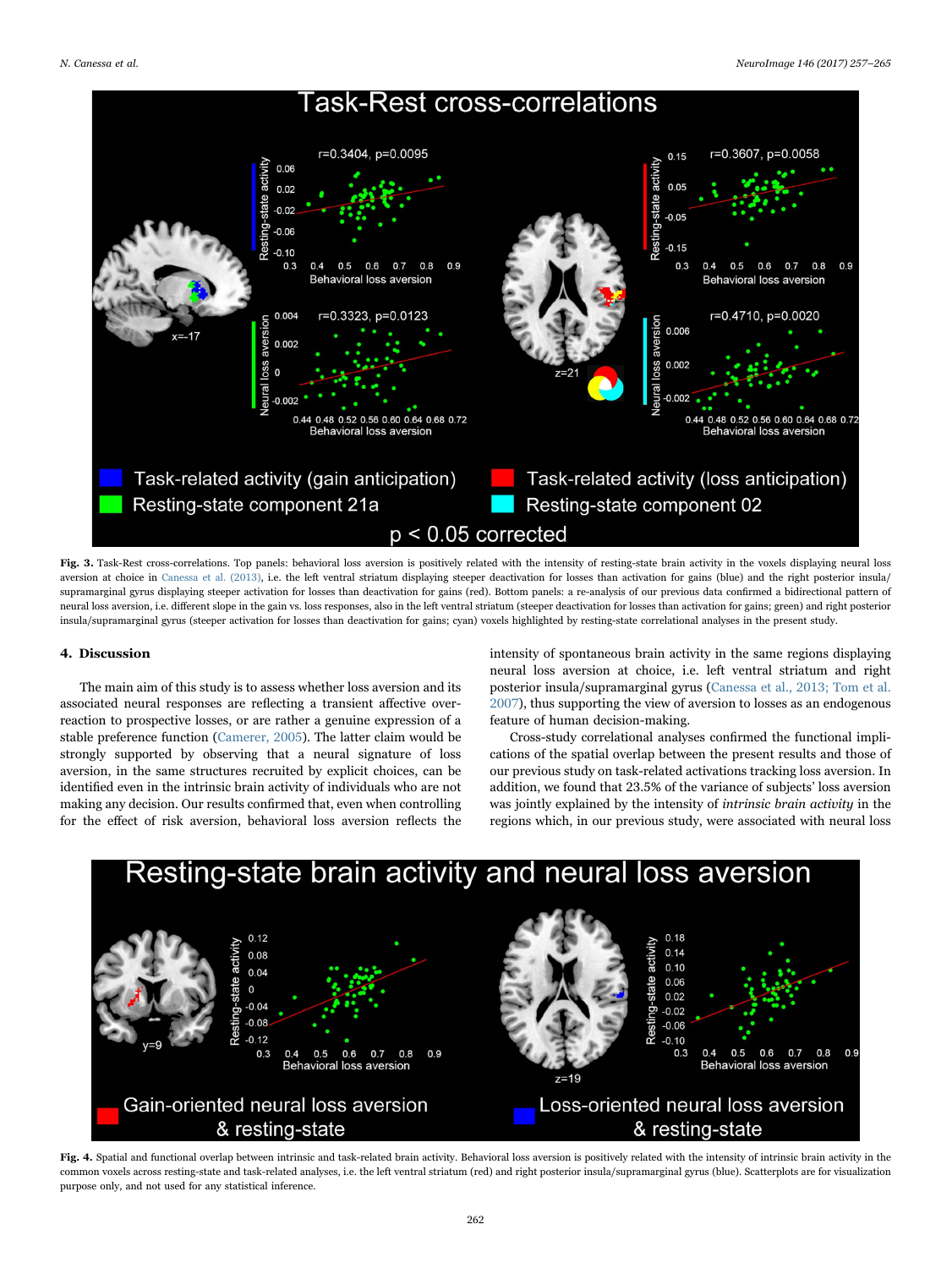aversion during explicit choices, i.e. the left ventral striatum and right posterior insula [\(Fig. 4](#page-5-1)). In sum, the consistent relationship between behavioral and neural metrics obtained in different samples and conditions suggests that behavioral loss aversion, as well as neural loss aversion in the left ventral striatum and right posterior insula/ supramarginal gyrus, are strongly related with the intensity of restingstate activity in these very same brain structures.

This evidence may provide insights into the nature and the neural mechanisms of loss aversion. Previous studies have shown that restingstate brain activity reflects intrinsic brain connectivity between and within functional networks, i.e. groups of regions supporting cognitive and sensorimotor performance beyond rest ([De Luca et al., 2006\)](#page-7-14). The intrinsic functional architecture of the resting brain may thus unveil a baseline level of the neurophysiological mechanisms underlying cognitive functioning, unbiased by factors possibly affecting task-related brain activity. Several studies have started to address the relationship between different metrics of resting-state brain activity (reflecting complementary facets of functional connectivity; [Allen et al., 2011\)](#page-7-18) and several cognitive, sensorimotor or behavioral variables. Preliminary neuroeconomic evidence in healthy individuals has related individual differences in risk-seeking to intrinsic brain activity in the medial orbitofrontal cortex ([Neubert et al., 2015](#page-7-30)), right inferior frontal cortex [\(Cox et al., 2010; Gianotti et al., 2009; Zhou et al., 2014](#page-7-31)) and striatum [\(Cox et al., 2010\)](#page-7-31). Extending these results, here we show that loss aversion reflects in higher spontaneous brain activity in the same regions coding a disproportionate neural anticipation of losses vs. gains when making real choices.

By using a blind ICA approach to investigate a relationship between loss aversion and structural architecture, we had already shown that the former correlates with grey matter volume in a network encompassing the striatum, as well as amygdala and thalamus ([Canessa et al.,](#page-7-5) [2013\)](#page-7-5). Those data supported the view of loss aversion as a stable behavioral response reflecting the structural properties of the network of reinforcement learning [\(Doya, 2008](#page-7-6)). The present results additionally show that aversion to losses reflects an intrinsic functional architecture, thus grounding (neural) loss aversion in the intrinsic connectivity of brain regions in charge of anticipating and evaluating prospective outcomes. These results raise further crucial issues concerning the functional significance of this evidence for the neural mechanisms underlying actual choices, and more generally the dynamic functional role of spontaneous activity at rest. The fact that visuo-perceptual learning modifies the resting covariance structure of spontaneous activity between networks engaged by the task [\(Lewis](#page-7-32) [et al., 2009](#page-7-32)) suggests that such activity plays a role in maintaining ongoing representations of the relationship between sensory stimuli and behavioral responses. The present results extend these observations to the decisional domain, supporting the notion that the neural mechanisms underlying choice are not a passive sensory-motor analyzer driven by environmental stimuli ([Lewis et al., 2009\)](#page-7-32). They may actually maintain an active representation of the value associated to different options (e.g. gains vs. losses or sure vs. risky), shaped both from a genetic disposition ([Voigt et al., 2015](#page-8-9)) and prior experience. Our results show that, in the case of outcome anticipation and loss aversion, this neural representation involves the left ventral striatum and right posterior insula/supramarginal gyrus. The relationship between neural and behavioral loss aversion observed in these structures at rest may reflect their baseline level of spontaneous activity, in turn modulating their reactivity under cognitive and affective stimulation.

This hypothesis highlights a possible interpretation of (neural) loss aversion in terms of increased prediction of an aversive body state, associated with heightened anxious affects and driven by a network centered on the striatum and insular cortex [\(Paulus and Stein, 2006\)](#page-8-10). Growing evidence shows that the latter underpins a sense of the physiological condition of the body ([Craig, 2002\)](#page-7-33), through the integration of primary somato-visceral signals in the posterior insula and their convergence to a representation of the internal bodily state generated

in the right anterior insula. Recent models suggest that, via associative mechanisms analogous to those described in the mesolimbic dopaminergic pathway ([Schultz, 2007\)](#page-8-11), this circuitry also underpins the generation of anticipatory signals related to prospective negative outcomes ([Ploghaus et al., 1999\)](#page-8-12), neurally embodied as aversive bodily states. This process is strictly dependent on bidirectional anatomical connections between the insular cortex and other key structures of adaptive behavioral learning, i.e. the nucleus accumbens and amygdala ([Reynolds and Zahm, 2005](#page-8-13)), as well as the orbitofrontal cortex [\(Ongur](#page-7-34) [and Price, 2000](#page-7-34)).

Importantly, however, while both the striatum and posterior insula mediate individual differences in loss aversion, the latter also contributes - although to a smaller extent - to risk aversion. This functional heterogeneity suggests that these structures play different roles. The striatum is a core component of the network underlying outcome anticipation in decision-making under risk [\(Tom et al., 2007; Knutson](#page-8-2) [and Huettel, 2015](#page-8-2)). Increasing evidence, however, shows that rather than being a mere "reward" center the striatum may drive connections between the cortical and subcortical nodes of the networks underlying action selection in order to increase the efficiency and vigor of avoidance, in addition to approach, behavior ([Floresco, 2015](#page-7-35)). Within this circuitry, the insula integrates and updates information about the aversive vs. appetitive value of stimuli, in order to predict their effects on prospective body states ([Paulus and Stein, 2006](#page-8-10)). The connections between anterior insula and anterior cingulate cortex may then underpin the allocation of attentional resources and behavioral adaptations to such stimuli by executive processes of cognitive control ([Ridderinkhof et al., 2004\)](#page-8-14).

It has been suggested that this model of interoception accounts for "anxiety sensitivity", i.e. the tendency of some individuals to perceive interoceptive signals as threatening, mediated by heightened insular aversive prediction signals alongside enhanced signaling of saliency by the amygdala ([Paulus and Stein, 2006\)](#page-8-10). Supporting this view, several studies highlighted increased insular activity in anxiety disorders, e.g. during symptom provocation (Rauch [et al., 1997\)](#page-8-15), observation of fearful faces [\(Wright et al., 2003](#page-8-16)) or anticipation of aversive stimuli ([Simmons et al. 2006\)](#page-8-17), in phobic patients. A neural signature of anxiety has been found also in resting-state brain activity, with abnormal amygdala-insula connectivity tracking both state-anxiety (the discomfort induced temporarily by situations perceived as dangerous) and trait-anxiety (a relatively enduring disposition to feel stress, worry, and discomfort) [\(Dennis et al., 2011\)](#page-7-36). In line with this literature, our finding of a positive correlation between intrinsic posterior insular activity and harm avoidance supports previous evidence showing that insular activity during risky choices tracks the perception of homeostatic imbalance [\(Droutman et al., 2015](#page-7-37)) and stable traits such as neuroticism [\(Paulus et al., 2003\)](#page-8-18). Although we found no direct relationship between harm avoidance and loss aversion, our data thus highlight a connection between their neural underpinnings. Namely, in line with previous data they suggest that personality traits related to anxious affects and anticipatory worries emerge from the spontaneous activity of neural regions in which aversive interoceptive signals provide a powerful mean for anticipated emotions to modulate cognitive processing and behavioral responses [\(Mellers et al., 1999\)](#page-7-38), typically leading to avoidance of risk and conservative choices.

A limitation of this study is represented by the restricted age range and background of participants, most of whom were university students. Although with conflicting results, decision-making has been shown to be influenced by socio-economic status [\(Hall et al., 2014;](#page-7-39) [Shah et al., 2015\)](#page-7-39), cognitive abilities and education status [\(Cokely and](#page-7-40) [Kelley, 2009; Klein, 1999](#page-7-40)), as well as age-associated declines in dopaminergic and serotonergic neuromodulation ([Eppinger et al.,](#page-7-41) [2011; Rutledge et al., 2016\)](#page-7-41). Further studies should thus assess the extent to which our findings can be generalized to different subject samples.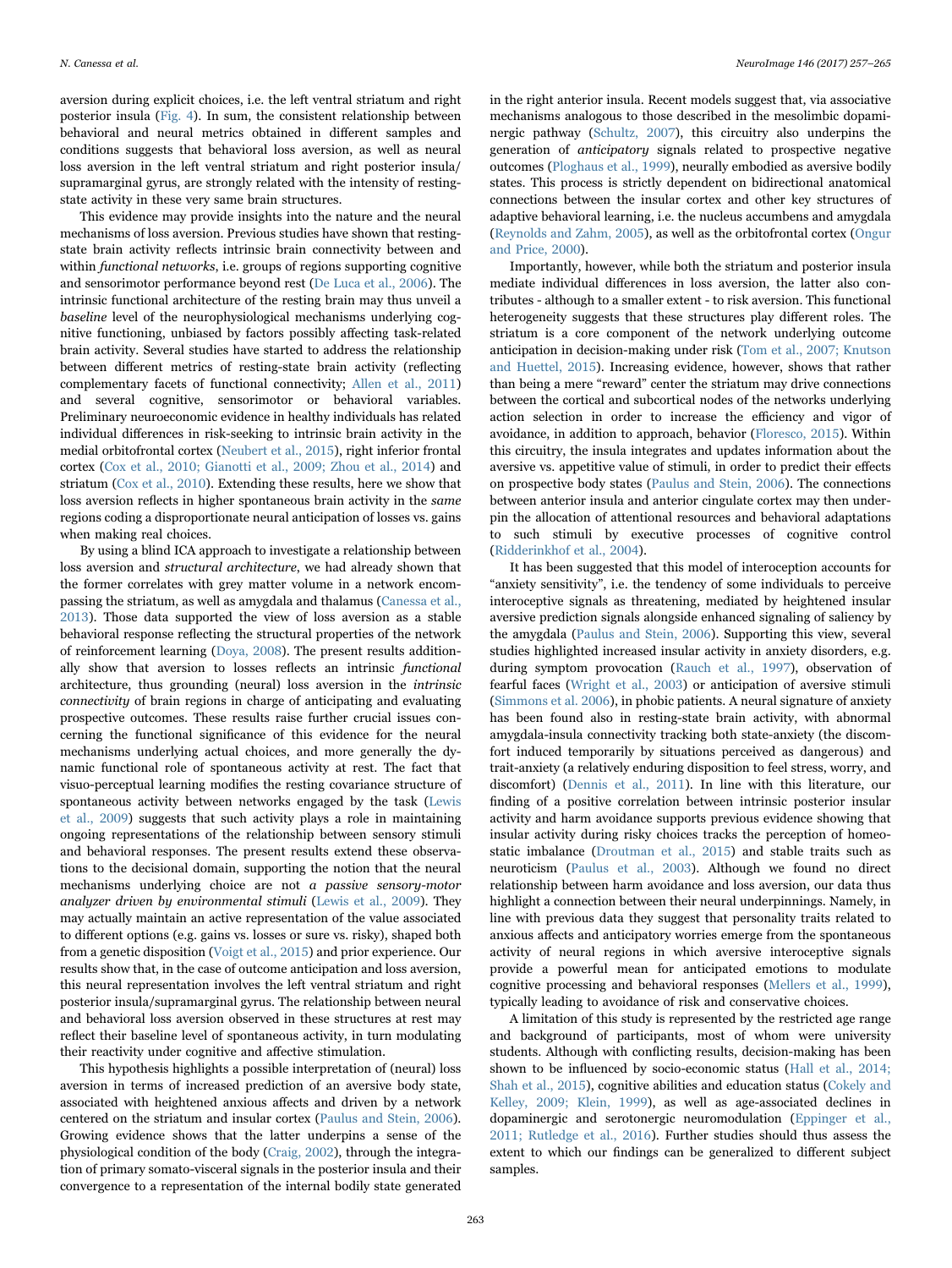#### 5. Conclusions

Our results thus support the view of loss aversion as a stable expression of preferences ([Camerer, 2005\)](#page-7-12), encoded in the functional and structural architecture of a limbic-somatosensory neural system anticipating heightened aversive bodily states. Even when no choice is required, individual differences in the spontaneous responsiveness of this interoceptive system reflect the impact of anticipated negative affects on evaluative processes, leading to avoid losses rather than acquire greater but risky gains. Such an account of (neural) loss aversion in terms of increased prediction of aversive bodily states closely mirrors its interpretation as an affective forecasting error highlighted by psychological studies ([Kermer et al., 2006](#page-7-42)). The latter have shown that losses loom larger than gains in prospect even more than in reality, because people overestimate the intensity and duration of their reactions to negative outcomes (i.e. impact bias; [Kahneman](#page-7-43) [and Snell, 1992](#page-7-43)), as well as the degree to which their future states will resemble their current states (projection bias; [Loewenstein et al.,](#page-7-44) [2003\)](#page-7-44).

While providing novel evidence on the neural mechanisms underpinning decision-making under risk, these data highlight possible directions for the future investigation of choice mechanisms in health and disease.

## Acknowledgments

We wish to thank the Center for Excellence in High Field Magnetic Resonance Imaging (CERMAC) of San Raffaele Scientific Institute for supporting this study. The authors declare no competing financial interests.

#### References

- <span id="page-7-18"></span>[Allen, E.A., Erhardt, E.B., Damaraju, E., Gruner, W., Segall, J.M., Silva, R.F., Havlicek,](http://refhub.elsevier.com/S1053-16)30666-sbref1) [M., Rachakonda, S., Fries, J., Kalyanam, R., Michael, A.M., Caprihan, A., Turner,](http://refhub.elsevier.com/S1053-16)30666-sbref1) [J.A., Eichele, T., Adelsheim, S., Bryan, A.D., Bustillo, J., Clark, V.P., Feldstein Ewing,](http://refhub.elsevier.com/S1053-16)30666-sbref1) [S.W., Filbey, F., Ford, C.C., Hutchison, K., Jung, R.E., Kiehl, K.A., Kodituwakku, P.,](http://refhub.elsevier.com/S1053-16)30666-sbref1) [Komesu, Y.M., Mayer, A.R., Pearlson, G.D., Phillips, J.P., Sadek, J.R., Stevens, M.,](http://refhub.elsevier.com/S1053-16)30666-sbref1) [Teuscher, U., Thoma, R.J., Calhoun, V.D., 2011. A baseline for the multivariate](http://refhub.elsevier.com/S1053-16)30666-sbref1) [comparison of resting-state networks. Front Syst. Neurosci. 5, 2](http://refhub.elsevier.com/S1053-16)30666-sbref1).
- <span id="page-7-21"></span>[Bell, A.J., Sejnowski, T.J., 1995. An information-maximization approach to blind](http://refhub.elsevier.com/S1053-16)30666-sbref2) [separation and blind deconvolution. Neural Comput. 7, 1129](http://refhub.elsevier.com/S1053-16)30666-sbref2)–1159.
- <span id="page-7-28"></span>[Benjamini, Y., Hochberg, Y., 1995. Controlling the false discovery rate: a practical and](http://refhub.elsevier.com/S1053-16)30666-sbref3) [powerful approach to multiple testing. J. R. Stat. Soc. 57, 289](http://refhub.elsevier.com/S1053-16)30666-sbref3)–300.
- <span id="page-7-3"></span>[Berejikian, J.D., Early, B.R., 2013. Loss Aversion and Foreign Policy Resolve. Political](http://refhub.elsevier.com/S1053-16)30666-sbref4) [Psychol. 34, 649](http://refhub.elsevier.com/S1053-16)30666-sbref4)–671.
- <span id="page-7-19"></span>[Calhoun, V.D., Adali, T., Pearlson, G.D., Pekar, J.J., 2001. A method for making group](http://refhub.elsevier.com/S1053-16)30666-sbref5) [inferences from functional MRI data using independent component analysis. Hum.](http://refhub.elsevier.com/S1053-16)30666-sbref5) [Brain Mapp. 14, 140](http://refhub.elsevier.com/S1053-16)30666-sbref5)–151.
- <span id="page-7-12"></span>Camerer, C., 2005. Three Cheers–[Psychological, Theoretical, Empirical](http://refhub.elsevier.com/S1053-16)30666-sbref6)–For Loss [Aversion. J. Mark. Res. 42, 129](http://refhub.elsevier.com/S1053-16)30666-sbref6)–133.
- [Canessa, N., Motterlini, M., Alemanno, F., Perani, D., Cappa, S.F., 2011. Learning from](http://refhub.elsevier.com/S1053-16)30666-sbref7) [other people's experience: a neuroimaging study of decisional interactive-learning.](http://refhub.elsevier.com/S1053-16)30666-sbref7) [Neuroimage 55, 353](http://refhub.elsevier.com/S1053-16)30666-sbref7)–362.
- <span id="page-7-8"></span>[Canessa, N., Motterlini, M., Di Dio, C., Perani, D., Scifo, P., Cappa, S.F., Rizzolatti, G.,](http://refhub.elsevier.com/S1053-16)30666-sbref8) [2009. Understanding others' regret: a FMRI study. PLoS One 4, e7402](http://refhub.elsevier.com/S1053-16)30666-sbref8).
- <span id="page-7-5"></span>[Canessa, N., Crespi, C., Motterlini, M., Baud-Bovy, G., Chierchia, G., Pantaleo, G.,](http://refhub.elsevier.com/S1053-16)30666-sbref9) [Tettamanti, M., Cappa, S.F., 2013. The functional and structural neural basis of](http://refhub.elsevier.com/S1053-16)30666-sbref9) individual diff[erences in loss aversion. J Neurosci. 33, 14307](http://refhub.elsevier.com/S1053-16)30666-sbref9)–14317.
- <span id="page-7-16"></span>[Cloninger, C.R., Przybeck, T.R., Svrakic, D.M., Wetzel, R.D., 1994. The Temperament](http://refhub.elsevier.com/S1053-16)30666-sbref10) [and Character Inventory \(TCI\): a guide to its development and use, St. Louis, MO:](http://refhub.elsevier.com/S1053-16)30666-sbref10) [center for. Psychobiol. Pers., Wash. Univ..](http://refhub.elsevier.com/S1053-16)30666-sbref10)
- <span id="page-7-40"></span>[Cokely, E.T., Kelley, C.M., 2009. Cognitive abilities and superior decision making under](http://refhub.elsevier.com/S1053-16)30666-sbref11) [risk: a protocol analysis and process model evaluation. Judgm. Decis. Mak. 4, 20](http://refhub.elsevier.com/S1053-16)30666-sbref11)–33.
- <span id="page-7-23"></span>[Cordes, D., Haughton, V.M., Arfanakis, K., Wendt, G.J., Turski, P.A., Moritz, C.H.,](http://refhub.elsevier.com/S1053-16)30666-sbref12) [Quigley, M.A., Meyerand, M.E., 2000. Mapping functionally related regions of brain](http://refhub.elsevier.com/S1053-16)30666-sbref12) [with functional connectivity MR imaging. AJNR Am. J Neuroradiol. 21, 1636](http://refhub.elsevier.com/S1053-16)30666-sbref12)–1644.
- <span id="page-7-31"></span>[Cox, C.L., Gotimer, K., Roy, A.K., Castellanos, F.X., Milham, M.P., Kelly, C., 2010. Your](http://refhub.elsevier.com/S1053-16)30666-sbref13) [resting brain CAREs about your risky behavior. PLoS One 5, e12296.](http://refhub.elsevier.com/S1053-16)30666-sbref13) [Craig, A.D., 2002. How do you feel? Interoception: the sense of the physiological](http://refhub.elsevier.com/S1053-16)30666-sbref14)
- <span id="page-7-33"></span>[condition of the body. Nat. Rev. Neurosci. 3, 655](http://refhub.elsevier.com/S1053-16)30666-sbref14)–666.
- <span id="page-7-9"></span>[Croxson, P.L., Walton, M.E., O'Reilly, J.X., Behrens, T.E., Rushworth, M.F., 2009. E](http://refhub.elsevier.com/S1053-16)30666-sbref15)ffortbased cost-benefi[t valuation and the human brain. J Neurosci. 29, 4531](http://refhub.elsevier.com/S1053-16)30666-sbref15)–4541.
- <span id="page-7-14"></span>[De Luca, M., Beckmann, C.F., De Stefano, N., Matthews, P.M., Smith, S.M., 2006. fMRI](http://refhub.elsevier.com/S1053-16)30666-sbref16) resting state networks defi[ne distinct modes of long-distance interactions in the](http://refhub.elsevier.com/S1053-16)30666-sbref16)

[human brain. Neuroimage 29, 1359](http://refhub.elsevier.com/S1053-16)30666-sbref16)–1367.

- <span id="page-7-10"></span>[Delgado, M.R., Jou, R.L., Phelps, E.A., 2011. Neural systems underlying aversive](http://refhub.elsevier.com/S1053-16)30666-sbref17) [conditioning in humans with primary and secondary reinforcers. Front Neurosci. 5,](http://refhub.elsevier.com/S1053-16)30666-sbref17) [71.](http://refhub.elsevier.com/S1053-16)30666-sbref17)
- [Delgado, M.R., Li, J., Schiller, D., Phelps, E.A., 2008. The role of the striatum in aversive](http://refhub.elsevier.com/S1053-16)30666-sbref18) [learning and aversive prediction errors. Philos. Trans. R Soc. Lond. B Biol. Sci. 363,](http://refhub.elsevier.com/S1053-16)30666-sbref18) 3787–[3800](http://refhub.elsevier.com/S1053-16)30666-sbref18).
- <span id="page-7-36"></span>Dennis, [E.L., Gotlib, I.H., Thompson, P.M., Thomason, M.E., 2011. Anxiety modulates](http://refhub.elsevier.com/S1053-16)30666-sbref19) [insula recruitment in resting-state functional magnetic resonance imaging in youth](http://refhub.elsevier.com/S1053-16)30666-sbref19) [and adults. Brain Connect 1, 245](http://refhub.elsevier.com/S1053-16)30666-sbref19)–254.
- <span id="page-7-6"></span>[Doya, K., 2008. Modulators of decision making. Nat. Neurosci. 11, 410](http://refhub.elsevier.com/S1053-16)30666-sbref20)–416.
- <span id="page-7-37"></span>[Droutman, V., Bechara, A., Read, S.J., 2015. Roles of the Di](http://refhub.elsevier.com/S1053-16)30666-sbref21)fferent Sub-Regions of the [Insular Cortex in Various Phases of the Decision-Making Process. Front Behav.](http://refhub.elsevier.com/S1053-16)30666-sbref21) [Neurosci. 9, 309.](http://refhub.elsevier.com/S1053-16)30666-sbref21)
- <span id="page-7-29"></span>Eickhoff[, S.B., Amunts, K., Mohlberg, H., Zilles, K., 2006a. The human parietal](http://refhub.elsevier.com/S1053-16)30666-sbref22) [operculum. II. Stereotaxic maps and correlation with functional imaging results.](http://refhub.elsevier.com/S1053-16)30666-sbref22) [Cereb. Cortex 16, 268](http://refhub.elsevier.com/S1053-16)30666-sbref22)–279.
- Eickhoff[, S.B., Schleicher, A., Zilles, K., Amunts, K., 2006b. The human parietal](http://refhub.elsevier.com/S1053-16)30666-sbref23) [operculum. I. Cytoarchitectonic mapping of subdivisions. Cereb. Cortex 16,](http://refhub.elsevier.com/S1053-16)30666-sbref23) 254–[267](http://refhub.elsevier.com/S1053-16)30666-sbref23).
- <span id="page-7-24"></span>Eickhoff[, S.B., Stephan, K.E., Mohlberg, H., Grefkes, C., Fink, G.R., Amunts, K., Zilles, K.,](http://refhub.elsevier.com/S1053-16)30666-sbref24) [2005. A new SPM toolbox for combining probabilistic cytoarchitectonic maps and](http://refhub.elsevier.com/S1053-16)30666-sbref24) [functional imaging data. Neuroimage 25, 1325](http://refhub.elsevier.com/S1053-16)30666-sbref24)–1335.
- <span id="page-7-41"></span>[Eppinger, B., Hammerer, D., Li, S.C., 2011. Neuromodulation of reward-based learning](http://refhub.elsevier.com/S1053-16)30666-sbref25) [and decision making in human aging. Ann. NY Acad. Sci. 1235, 1](http://refhub.elsevier.com/S1053-16)30666-sbref25)–17.
- <span id="page-7-20"></span>[Erhardt, E.B., Rachakonda, S., Bedrick, E.J., Allen, E.A., Adali, T., Calhoun, V.D., 2011.](http://refhub.elsevier.com/S1053-16)30666-sbref26) [Comparison of multi-subject ICA methods for analysis of fMRI data. Hum. Brain](http://refhub.elsevier.com/S1053-16)30666-sbref26) [Mapp. 32, 2075](http://refhub.elsevier.com/S1053-16)30666-sbref26)-2095.
- <span id="page-7-35"></span>[Floresco, S.B., 2015. The nucleus accumbens: an interface between cognition, emotion,](http://refhub.elsevier.com/S1053-16)30666-sbref27) [and action. Annu Rev. Psychol. 66, 25](http://refhub.elsevier.com/S1053-16)30666-sbref27)–52.
- <span id="page-7-13"></span>[Fox, M.D., Raichle, M.E., 2007. Spontaneous](http://refhub.elsevier.com/S1053-16)30666-sbref28) fluctuations in brain activity observed with [functional magnetic resonance imaging. Nat. Rev. Neurosci. 8, 700](http://refhub.elsevier.com/S1053-16)30666-sbref28)–711.
- <span id="page-7-4"></span>[Gachter, S., Johnson, E.J., Hermann, A., 2007. Individual-level loss aversion in riskless](http://refhub.elsevier.com/S1053-16)30666-sbref29) [and risky choices. IZA Discuss. Pap. No, 2961.](http://refhub.elsevier.com/S1053-16)30666-sbref29)
- <span id="page-7-26"></span>[Genovese, C.R., Lazar, N.A., Nichols, T., 2002. Thresholding of statistical maps in](http://refhub.elsevier.com/S1053-16)30666-sbref30) [functional neuroimaging using the false discovery rate. Neuroimage 15, 870](http://refhub.elsevier.com/S1053-16)30666-sbref30)–878.
- [Gianotti, L.R., Knoch, D., Faber, P.L., Lehmann, D., Pascual-Marqui, R.D., Diezi, C.,](http://refhub.elsevier.com/S1053-16)30666-sbref31) [Schoch, C., Eisenegger, C., Fehr, E., 2009. Tonic activity level in the right prefrontal](http://refhub.elsevier.com/S1053-16)30666-sbref31) [cortex predicts individuals' risk taking. Psychol. Sci. 20, 33](http://refhub.elsevier.com/S1053-16)30666-sbref31)–38.
- <span id="page-7-2"></span>[Haigh, M.S., List, J.A., 2005. Do Professional Traders Exhibit Myopic Loss Aversion? An](http://refhub.elsevier.com/S1053-16)30666-sbref32) [Experimental Analysis. J. Financ. 60, 523](http://refhub.elsevier.com/S1053-16)30666-sbref32)–534.
- <span id="page-7-39"></span>Hall, C.C., Zhao, J., Shafir, E., 2014. Self-affi[rmation among the poor: cognitive and](http://refhub.elsevier.com/S1053-16)30666-sbref33) [behavioral implications. Psychol. Sci. 25, 619](http://refhub.elsevier.com/S1053-16)30666-sbref33)–625.
- <span id="page-7-22"></span>[Himberg, J., Hyvarinen, A., Esposito, F., 2004. Validating the independent components](http://refhub.elsevier.com/S1053-16)30666-sbref34) [of neuroimaging time series via clustering and visualization. Neuroimage 22,](http://refhub.elsevier.com/S1053-16)30666-sbref34) 1214–[1222](http://refhub.elsevier.com/S1053-16)30666-sbref34).
- <span id="page-7-1"></span>[Jarrow, R., Zhao, F., 2006. Downside Loss Aversion and Portfolio Management. Manag.](http://refhub.elsevier.com/S1053-16)30666-sbref35) Sci. [52, 558](http://refhub.elsevier.com/S1053-16)30666-sbref35)–566.
- <span id="page-7-0"></span>[Kahneman, D., Tversky, A., 1979. Prospect Theory: an Analysis of Decision under Risk.](http://refhub.elsevier.com/S1053-16)30666-sbref36) [Econometrica 47, 263](http://refhub.elsevier.com/S1053-16)30666-sbref36)–291.
- <span id="page-7-43"></span>[Kahneman, D., Snell, J., 1992. Predicting a changing taste: do people know what they will](http://refhub.elsevier.com/S1053-16)30666-sbref37) [like? J. Behav. Decis. Mak. 5, 187](http://refhub.elsevier.com/S1053-16)30666-sbref37)–200.
- <span id="page-7-11"></span>[Kazama, A.M., Heuer, E., Davis, M., Bachevalier, J., 2012. E](http://refhub.elsevier.com/S1053-16)30666-sbref38)ffects of neonatal amygdala [lesions on fear learning, conditioned inhibition, and extinction in adult macaques.](http://refhub.elsevier.com/S1053-16)30666-sbref38) [Behav. Neurosci. 126, 392](http://refhub.elsevier.com/S1053-16)30666-sbref38)–403.
- <span id="page-7-42"></span>[Kermer, D.A., Driver-Linn, E., Wilson, T.D., Gilbert, D.T., 2006. Loss aversion is an](http://refhub.elsevier.com/S1053-16)30666-sbref39) aff[ective forecasting error. Psychol. Sci. 17, 649](http://refhub.elsevier.com/S1053-16)30666-sbref39)–653.
- [Klein, J., 1999. The Relationship between Level of Academic Education and Reversible](http://refhub.elsevier.com/S1053-16)30666-sbref40) [and Irreversible Processes of Probability Decision-Making. High. Educ. 37, 323](http://refhub.elsevier.com/S1053-16)30666-sbref40)–339.
- [Knutson, B., Huettel, S.A., 2015. The risk matrix. Curr. Opin. Behav. Sci. 5, 141](http://refhub.elsevier.com/S1053-16)30666-sbref41)–146.
- [Kochiyama, T., Morita, T., Okada, T., Yonekura, Y., Matsumura, M., Sadato, N., 2005.](http://refhub.elsevier.com/S1053-16)30666-sbref42) Removing the eff[ects of task-related motion using independent-component analysis.](http://refhub.elsevier.com/S1053-16)30666-sbref42) [Neuroimage 25, 802](http://refhub.elsevier.com/S1053-16)30666-sbref42)–814.
- <span id="page-7-27"></span>[Kriegeskorte, N., Simmons, W.K., Bellgowan, P.S., Baker, C.I., 2009. Circular analysis in](http://refhub.elsevier.com/S1053-16)30666-sbref43) [systems neuroscience: the dangers of double dipping. Nat. Neurosci. 12, 535](http://refhub.elsevier.com/S1053-16)30666-sbref43)–540. [LeDoux, J., 2012. Rethinking the emotional brain. Neuron 73, 653](http://refhub.elsevier.com/S1053-16)30666-sbref44)–676.
- <span id="page-7-32"></span><span id="page-7-7"></span>[Lewis, C.M., Baldassarre, A., Committeri, G., Romani, G.L., Corbetta, M., 2009. Learning](http://refhub.elsevier.com/S1053-16)30666-sbref45) [sculpts the spontaneous activity of the resting human brain. Proc. Natl. Acad. Sci.](http://refhub.elsevier.com/S1053-16)30666-sbref45) [USA 106, 17558](http://refhub.elsevier.com/S1053-16)30666-sbref45)–17563.
- <span id="page-7-44"></span>[Loewenstein, G., O'Donoghue, T., Rabin, M., 2003. Projection Bias in Predicting Future](http://refhub.elsevier.com/S1053-16)30666-sbref46) [Utility. Q. J. Econ. 118, 1209](http://refhub.elsevier.com/S1053-16)30666-sbref46)–1248.
- <span id="page-7-17"></span>[Martinotti, G., Mandelli, L., Di Nicola, M., Serretti, A., Fossati, A., Borroni, S., Cloninger,](http://refhub.elsevier.com/S1053-16)30666-sbref47) [C.R., Janiri, L., 2008. Psychometric characteristic of the Italian version of the](http://refhub.elsevier.com/S1053-16)30666-sbref47) Temperament and Character Inventory–[revised, personality, psychopathology, and](http://refhub.elsevier.com/S1053-16)30666-sbref47) [attachment styles. Compr. Psychiatry 49, 514](http://refhub.elsevier.com/S1053-16)30666-sbref47)–522.
- <span id="page-7-25"></span>[McKeown, M.J., Hansen, L.K., Sejnowsk, T.J., 2003. Independent component analysis of](http://refhub.elsevier.com/S1053-16)30666-sbref48) [functional MRI: what is signal and what is noise? Curr. Opin. Neurobiol. 13,](http://refhub.elsevier.com/S1053-16)30666-sbref48) 620–[629](http://refhub.elsevier.com/S1053-16)30666-sbref48).
- <span id="page-7-38"></span>[Mellers, B., Schwartz, A., Ritov, I., 1999. Emotion-based choice. J. Exp. Psychol.:](http://refhub.elsevier.com/S1053-16)30666-sbref49) [General. 128, 332](http://refhub.elsevier.com/S1053-16)30666-sbref49)–345.
- <span id="page-7-30"></span>[Neubert, F.X., Mars, R.B., Sallet, J., Rushworth, M.F., 2015. Connectivity reveals](http://refhub.elsevier.com/S1053-16)30666-sbref50) [relationship of brain areas for reward-guided learning and decision making in](http://refhub.elsevier.com/S1053-16)30666-sbref50) [human and monkey frontal cortex. Proc. Natl. Acad. Sci. USA 112, E2695](http://refhub.elsevier.com/S1053-16)30666-sbref50)–E2704.
- <span id="page-7-15"></span>Oldfi[eld, R.C., 1971. The assessment and analysis of handedness: the Edinburgh](http://refhub.elsevier.com/S1053-16)30666-sbref51) [inventory. Neuropsychologia 9, 97](http://refhub.elsevier.com/S1053-16)30666-sbref51)–113.
- <span id="page-7-34"></span>[Ongur, D., Price, J.L., 2000. The organization of networks within the orbital and medial](http://refhub.elsevier.com/S1053-16)30666-sbref52)